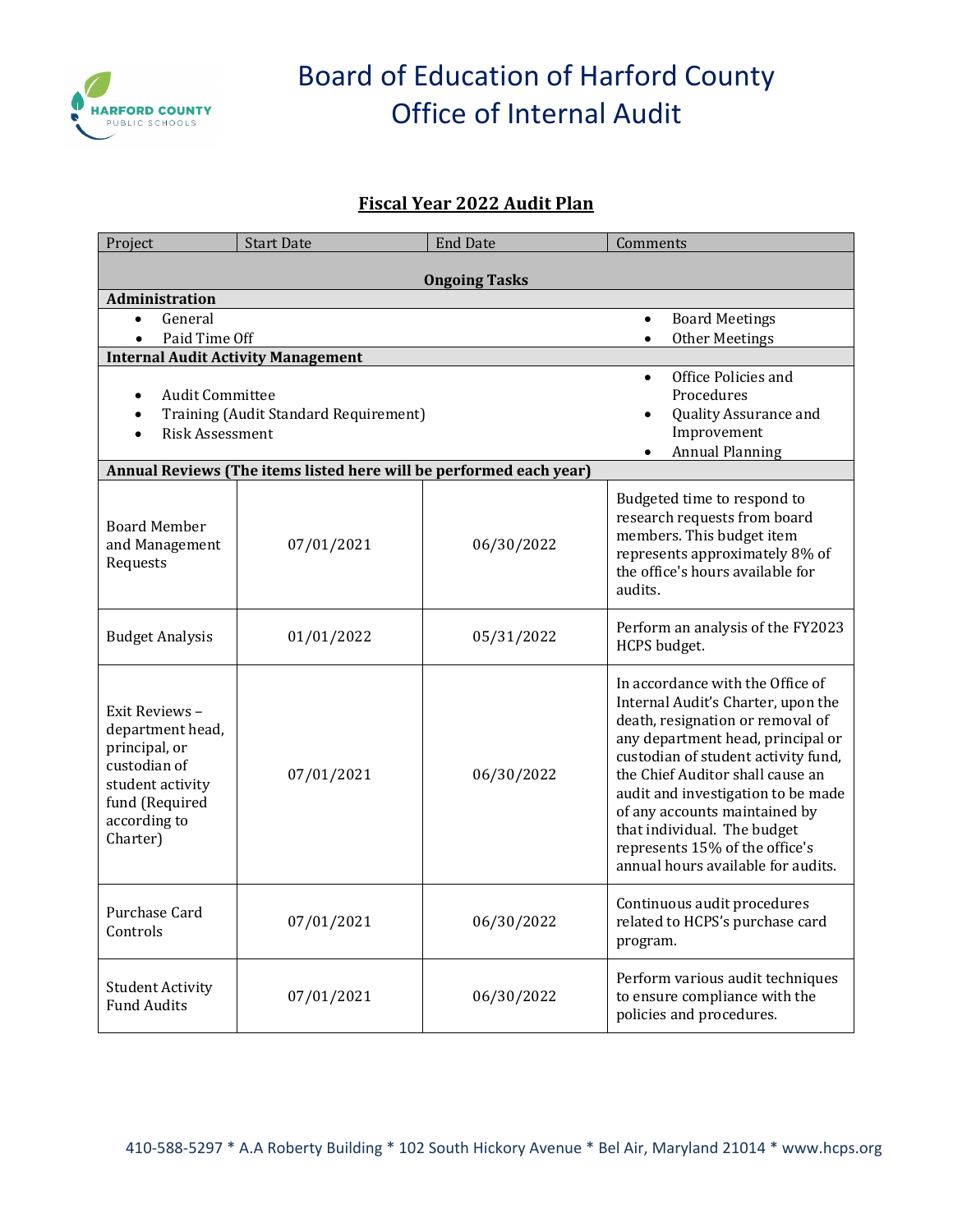## **Fiscal Year 2022 Audit Plan**

| Project                                                                                    | <b>Start Date</b>    | <b>End Date</b> | Comments                                                                                                                                                                                                                                                                                          |  |  |
|--------------------------------------------------------------------------------------------|----------------------|-----------------|---------------------------------------------------------------------------------------------------------------------------------------------------------------------------------------------------------------------------------------------------------------------------------------------------|--|--|
| Follow-up to<br>Prior Audit<br>Findings                                                    | 01/01/2022           | 06/30/2022      | Review of the remediation status<br>of prior audit findings and<br>preparation of a summary report<br>for the Board of Education.                                                                                                                                                                 |  |  |
| 2022 Financial<br><b>Statement Audits</b><br>for $FY2021$                                  | 07/01/2021           | 12/31/2021      | General coordination related to<br>ensuring that required Financial<br>Statement Audits are completed.<br>Includes OMB A-133 Single Audit<br>and Other Required Reports.                                                                                                                          |  |  |
|                                                                                            | <b>Annual Audits</b> |                 |                                                                                                                                                                                                                                                                                                   |  |  |
| 2022 Contract<br>Management -<br>Commodities and<br><b>General Services</b>                | 01/01/2022           | 07/31/2022      | Determine if contracts are being<br>appropriately monitored to<br>ensure compliance with HCPS<br>policies and contract terms.                                                                                                                                                                     |  |  |
| 2022 Contract<br>Management-<br>Legal and<br>Professional<br>Services Contract<br>Controls | 01/01/2022           | 01/01/2022      | Determine if contracts are being<br>appropriately monitored to<br>ensure compliance with HCPS<br>policies and contract terms.                                                                                                                                                                     |  |  |
| 2022 Fixed Assets<br>and Inventory<br>Controls                                             | 09/01/2021           | 12/30/2021      | Determine if HCPS has adequate<br>controls in place to ensure that<br>Fixed Assets and Inventory<br>(including staff and student<br>devices) are properly protected<br>and accounted for.                                                                                                         |  |  |
| 2022 Peer Review<br>of the Office of<br><b>Internal Audit</b>                              | 06/01/2022           | 07/31/2022      | <b>IIA Professional Standards and</b><br><b>GAO Yellow Book standards</b><br>require an evaluation of the<br>Office's compliance with those<br>standards. Standards required an<br>external peer review to be<br>completed every three years. The<br>last Peer Review was completed<br>in FY2019. |  |  |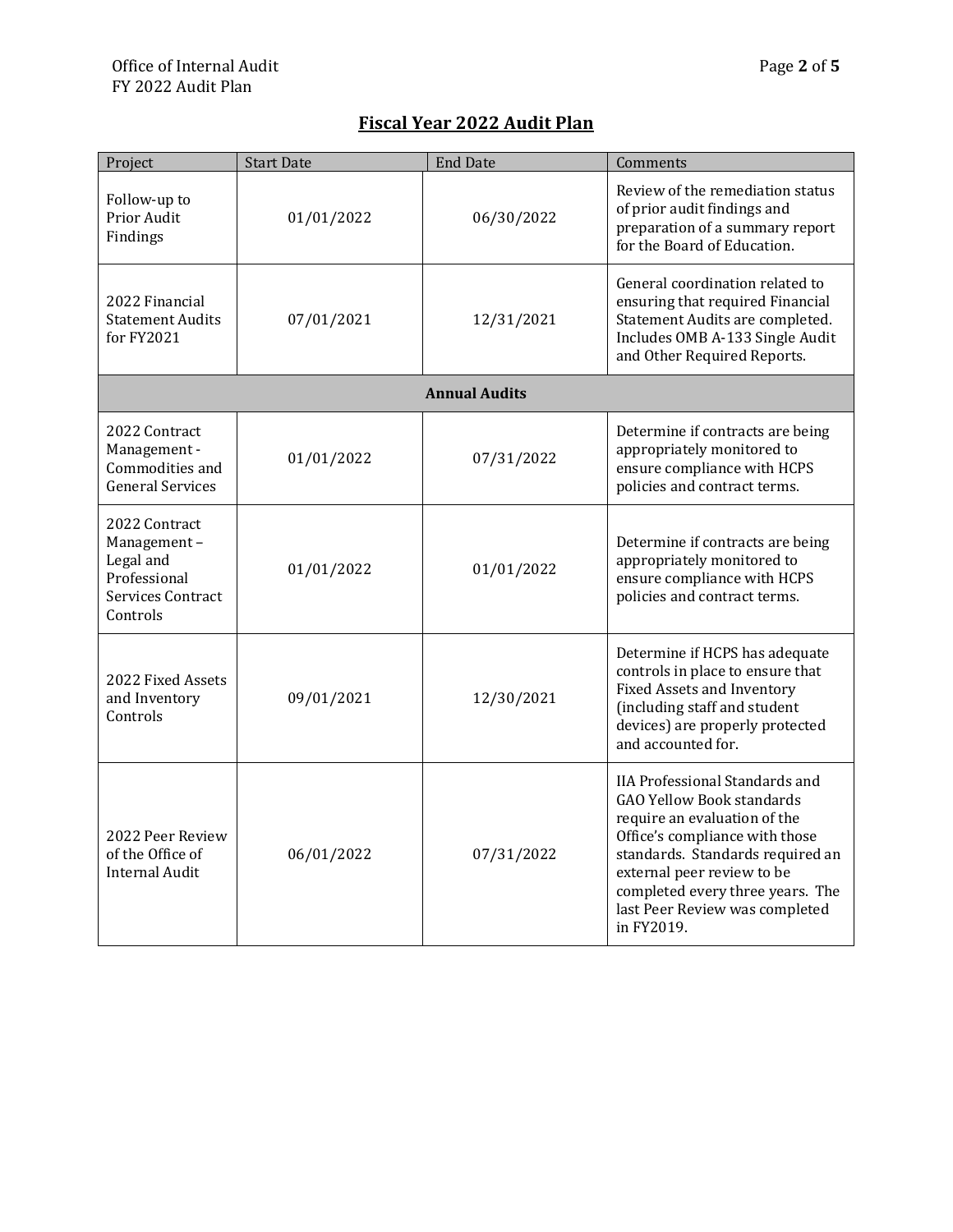# **Tentative Projects for FY2023**

| <b>Audit Name</b>                                                | Comments                                                                                                                                                                                            |
|------------------------------------------------------------------|-----------------------------------------------------------------------------------------------------------------------------------------------------------------------------------------------------|
| 2023 Billing and Collection -<br><b>Student Tuition and Fees</b> | Confirm that controls in place are adequate to ensure that students are<br>billed the correct amount and revenue is collected.                                                                      |
| 2023 Network Security<br><b>Monitoring Controls</b>              | Determine if HCPS network monitoring is adequate and to determine if<br>changes to network configurations are appropriately approved,<br>implemented and reviewed.                                  |
| 2023 Application Security<br>Development and Support<br>Controls | Detailed evaluation of internal controls related to user security; input,<br>output, processing, and user controls for each business system.                                                        |
| 2023 Transportation Audit                                        | The objective of this audit is to improve the efficiency and effectiveness<br>of transportation services provided to students, while determining<br>compliance with local, State, and Federal laws. |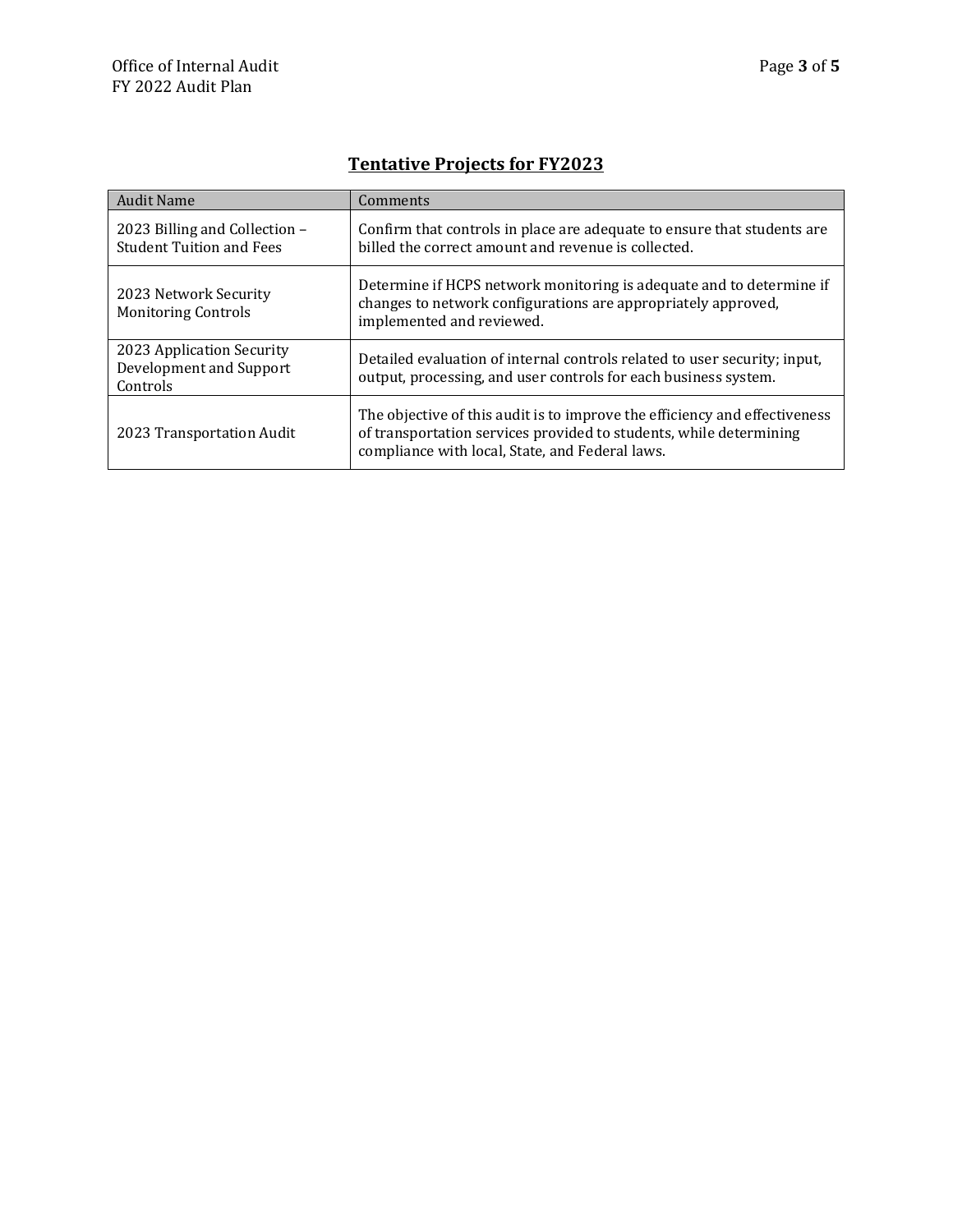### **Audits Not Scheduled**

| <b>Audit Name</b>                                                              | Comments                                                                                                                                                                                                                                                                                                  |
|--------------------------------------------------------------------------------|-----------------------------------------------------------------------------------------------------------------------------------------------------------------------------------------------------------------------------------------------------------------------------------------------------------|
| <b>Employee Benefits</b><br>Administration                                     | This audit will review the procedures in place to ensure that Harford<br>County Public School employees receive the correct benefits,<br>appropriate premiums are collected, and management monitors its<br>outgoing payments for benefits provided.                                                      |
| Capital Projects and Construction<br>Management                                | Determine if capital project contracts are being appropriately<br>prioritized and monitored to ensure compliance with HCPS policies and<br>contract terms.                                                                                                                                                |
| Enterprise Risk Management /<br><b>Strategic Planning Assessment</b>           | The objective of this audit is to evaluate how an Enterprise Risk<br>Management Program could benefit HCPS. In addition, evaluate the<br>effectiveness and efficiency of the strategic planning process.                                                                                                  |
| <b>Facilities Maintenance and Work</b><br>Order Procedures and<br>Efficiencies | The objective of this audit is to determine whether facilities<br>maintenance groups can gain efficiencies by sharing resources,<br>including knowledge, systems, equipment, and people. Additionally, we<br>will review the controls over the supplies and equipment inventory,<br>purchases, and usage. |
| Professional Development<br>Controls                                           | Evaluate the controls over professional development for teachers and<br>administrators to ensure consistently applied. Review the process in<br>place to determine where Professional development is needed (i.e., data<br>available).                                                                    |
| Billing and Collection - Property<br><b>Management Controls</b>                | Confirm that controls in place are adequate to ensure that billings for<br>the use of HCPS facilities are for the correct amount and revenue is fully<br>collected.                                                                                                                                       |
| <b>OPEB</b> and Pension<br><b>Administration Controls</b>                      | Confirm that controls related to HCPS's OPEB and pensions are<br>adequate to ensure proper payments and compliance with relevant<br>regulations and trust agreements.                                                                                                                                     |
| Ethics Disclosures and related<br>processes                                    | Confirm that ethics filings are appropriately completed and reviewed to<br>determine if procedures are adequate to identify conflicts in current or<br>proposed HCPS relationships.                                                                                                                       |
| Insurance Coverages and Self-<br><b>Insurance Program Controls</b>             | Ensure insurance coverage and self-insurance programs are adequately<br>monitored.                                                                                                                                                                                                                        |
| Safety Compliance and Risk<br><b>Management Practices</b>                      | Confirm that safety training is provided to all employees and that the<br>HCPS safety standards meet State and Federal requirements. The<br>review will also confirm that physical security is adequately controlled<br>and monitored at HCPS facilities.                                                 |
| <b>Grants Monitoring Controls</b>                                              | Confirm that HCPS has appropriate controls in place to ensure that<br>grants are used as intended and allowed.                                                                                                                                                                                            |
| <b>Equipment Maintenance and</b><br><b>Utilization Controls</b>                | Determine the effectiveness of the Harford County Public School's<br>inventory of large equipment and tools.                                                                                                                                                                                              |